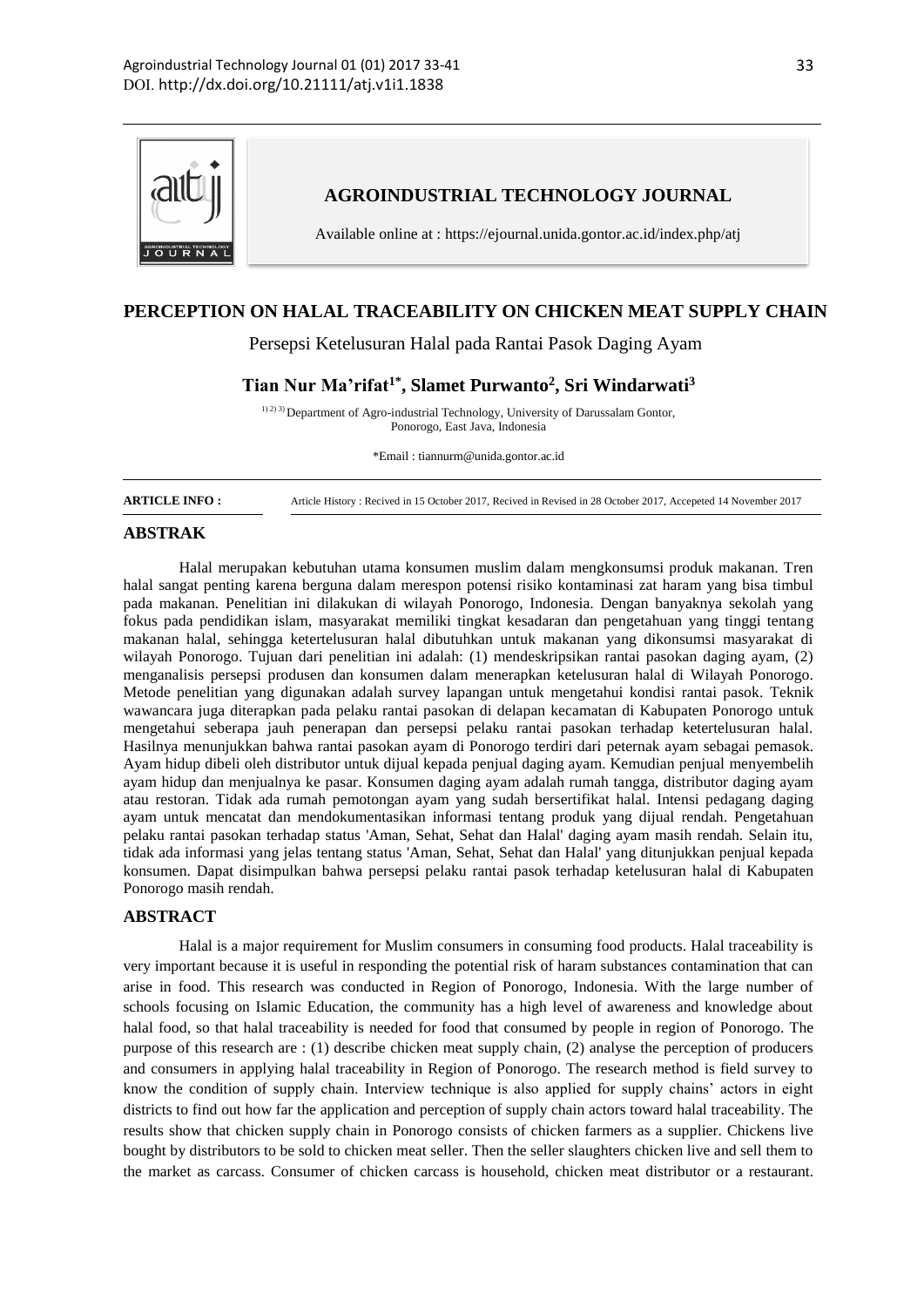There is no chicken slaughterhouse that has been halal certified. Merchant's intention to record and document information about the materials is low. The knowledge of supply chain actors on the 'Safe, Health, Wholesome and Halal' status of chicken meat is still low. In addition, there is no clear information about the status of 'Safe, Health, Wholesome and Halal' that sellers show to consumers. It can be concluded that the application of traceability in the chicken meat supply chain and the perception of supply chain actors toward it in Ponorogo is still low.

*Keywords : Halal, Perception, Traceability, Chicken Meat*

### **INTRODUCTION**

Halal is a major requirement for Muslim consumers in consuming food products. The existence of halal assurance becomes an added value in today's food industry competition. Ponorogo regency is one of the regencies in East Java province which Islam is Major Religion. The percentage of the Muslim population in Ponorogo Regency in 2013 is 99% of the total population (BPS Ponorogo, 2016). In addition, there are more Islamic schools than general schools. The Background of religion and education make halal as a main factor that can affect consumers to consume their food in Ponorogo Regency.

Halal assurance is not only required for the end product but also at every stage of the supply chain. This can be assessed by consumers through a halal treaceability of a product or commodity. Halal traceability on the supply chain of a commodity makes consumers aware of the halal status of the products they consume. Halal traceability is a part of halal supply chain management which is an important discipline in the development of halal food industry today. By the existence of halal supply chain management, the related process linking with the halal criteria from raw materials to consumers hands can be analyzed.

Chicken meat through several stages starting from slaughter house to be a derivative product must be halalmaintained in all aspect, including production, distribution and material handling. Researcher chose chicken meat as a material studied in this research because this commodity is one of animal protein that have been the most popular food by people. The level of chicken meat consumption in Indonesia has become the largest above the level of beef consumption (BPS, 2015).

The purpose of this research are : (1) describe chicken meat supply chain, (1) describe chicken meat supply chain, (2) analyse the perception of producers and consumers in applying halal traceability in Region of Ponorogo.

### **RESEARCH METHODS**



The study was conducted from June to August 2017, located in eight districts in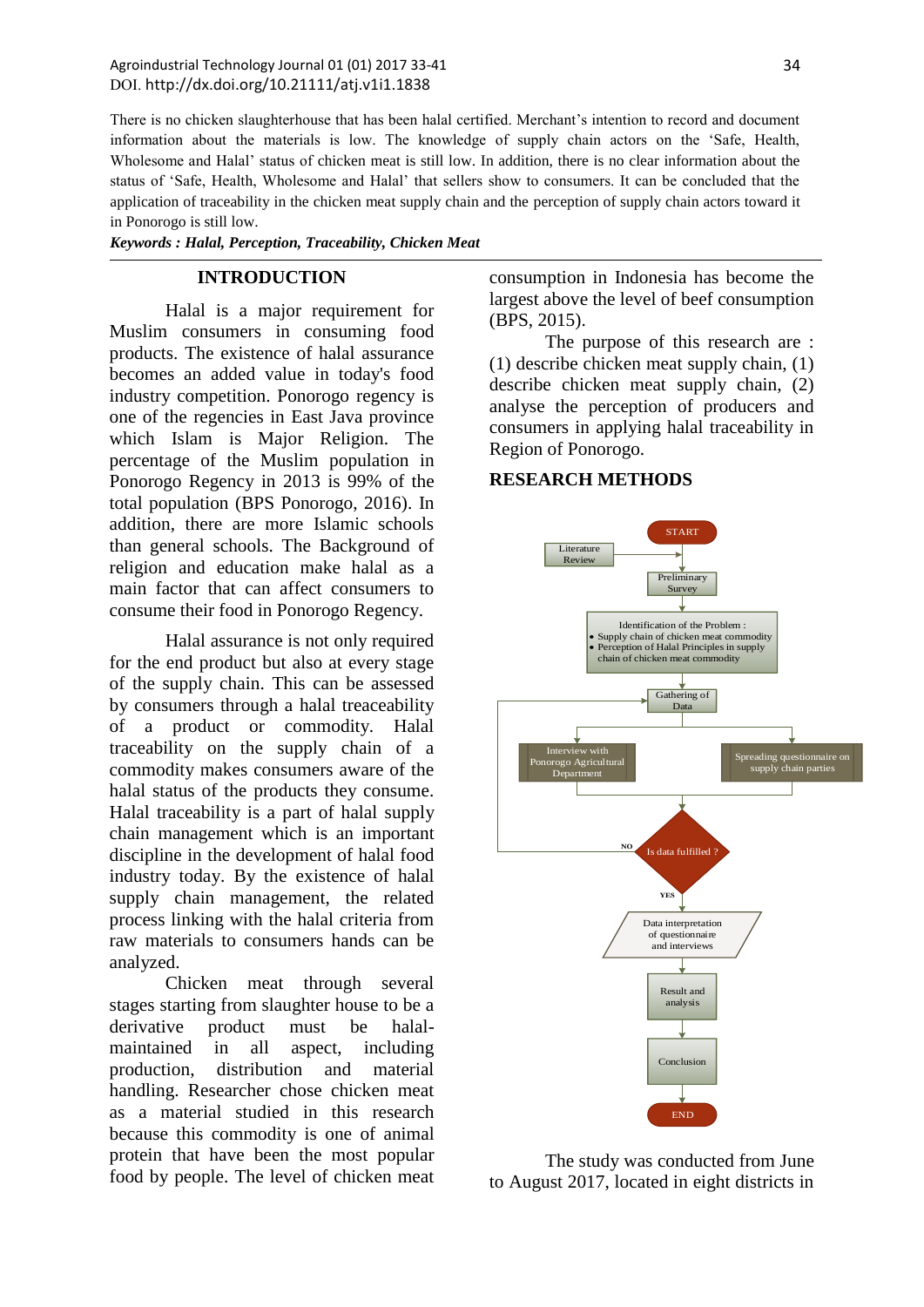Ponorogo Regency. To describe chicken meat supply chain in Ponorogo, the method of taking data is interview to respondents. The respondents of this research are Agriculture Department of Ponorogo local government and also chicken meat supply chain actors from upstream to downstream. Descriptive analysis is used to process the data into the main conclusion. Figure 1. shows the research flow diagram. There are three main stages: preliminary survey, problem identification and data retrieval.

### **RESEARCH RESULTS AND FINDINGS**

# **Chicken Meat Supply Chain in Ponorogo**

Supply chain is a network between parties that together alter the basic commodities (upstream activity) into finished good product (downstream activity) by adding value to customers (Harrison *et.al*, 2015). Upstream activities are defined as buy-side activity that performed by a producer in obtaining materials to be processed in the manufacturing, while downstream is integrated activities taken by a company to distribute their finished product. In upstream activities, each supplier has a level or classified as tier as similar with downstream activities.

In the following section, the commodity of chicken meat in Ponorogo has been implemented supply chain network. Theoretically, a network can be considered as supply chain network if its consist of supplier, manufacturer and costumer. This research has identified all of those parties. Figure 2 shows chicken meat supply chain network in Ponorogo Regency. Firstly, focal point of this network is chicken meat trader as the center of many possible connections with supplier and customer or it can be defined as manufacturer which produce fresh chicken meat. This focal point play main roles as trader for selling fresh chicken meat and they open their store in most traditional market in Ponorogo. Secondly, supplier network classified as two tiers which are first tier and second tier. The closest network with focal point in buy side (upstream) is first tier supplier. Living chicken collector is defined as first tier supplier because they will directly supply living chicken to the chicken trader. Similarly, the party that responsible to supply to the first tier and play roles as second tier supplier is broiler chicken farmer. From independent broiler chicken farms, chicken is channeled to livingchicken distributors or chicken collectors. This second tier party will responsible to produce healthy broiler chicken and sell them to many living-chicken collectors. Thirdly, broiler chicken meat is then sold by a meat trader in a traditional market for its own slaughter. In downstream activities, there are two stages of the customer, among others: first tier customer is a shop and restaurant and second tier customer is

# **The Respondents of Supply Chain Actors**

a household customer. Downstream activities are carried out by chicken traders to be further distributed to restaurants and / or chicken meat distributors for resale to household consumers. In other hand, focal point also can sell directly fresh chicken meat to the household as end customer.

The respondents used to figure producer perception toward halal traceability were chicken meat trader. In the case in Ponorogo Regency, Agriculture Department of Ponorogo Regency stated that in 2017, there are 83 merchants selling chicken meat in traditional market. Beside selling chicken meat, they also processed chicken live by slaughtering and handling into chicken carcass.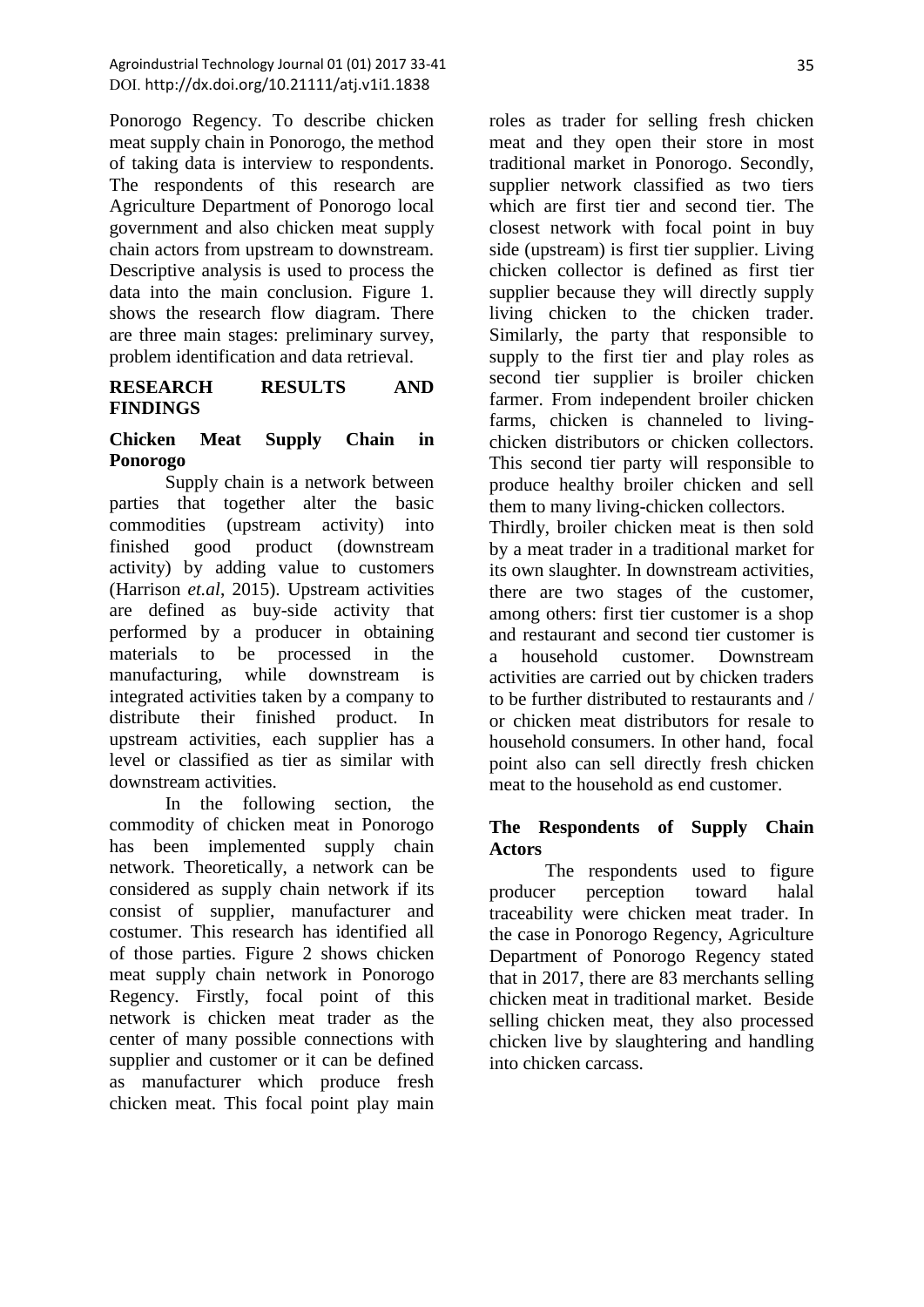

Figure 2. Supply Chain Network of Chicken Meat in Ponorogo

## **The Respondents of Supply Chain Actors**

The respondents used to figure producer perception toward halal traceability were chicken meat trader. In the case in Ponorogo Regency, Agriculture Department of Ponorogo Regency stated that in 2017, there are 83 merchants selling chicken meat in traditional market. Beside selling chicken meat, they also processed chicken live by slaughtering and handling into chicken carcass.

# **Producer Perception toward Halal Food**

The definition of perception is the process of selection, organisation and interpretation of person's stimuli into a meaningful and coherent description (Sciffman *et.al*, 2010). Perception has closely meaning with how people react to the stimuli that they gather from what they see and they hear. To explore about perception towards halal traceability for producer, their perception about halal definition have to be known because the definition oh halal could indicate their knowledge and belief about the substance and technical requirement of halal. Al-

Qaradhawi (1999) explains literally, halal is something that is not, apart from the bond of prohibition, and by the makers of shari'ah (law) to do, while the opposite of halal is haram. It can be considered as lawful as stated in the Quran or hadits. Furthermore, Al-Qaradhawi (1999) mentioned food prohibited based on Al Qur'an and Hadits, such as are : flesh of deead animals, flowing blood, flesh of swine, animals which are dedicated to anyone other than Allah.

From this research, respondents confirmed that 65 % of them perceive halal as following shariah law and especially for chicken meat they talked about slaughtering process by reading the name of Allah. The rest of respondents could not explained about the spesific definition about halal based on Qur'an and Hadist. Based on the reference stated by Al-Qaradhawi (1999), the respondents have lack on comprehension about the definition of halal.

# **Producer Perception toward Halal Traceability**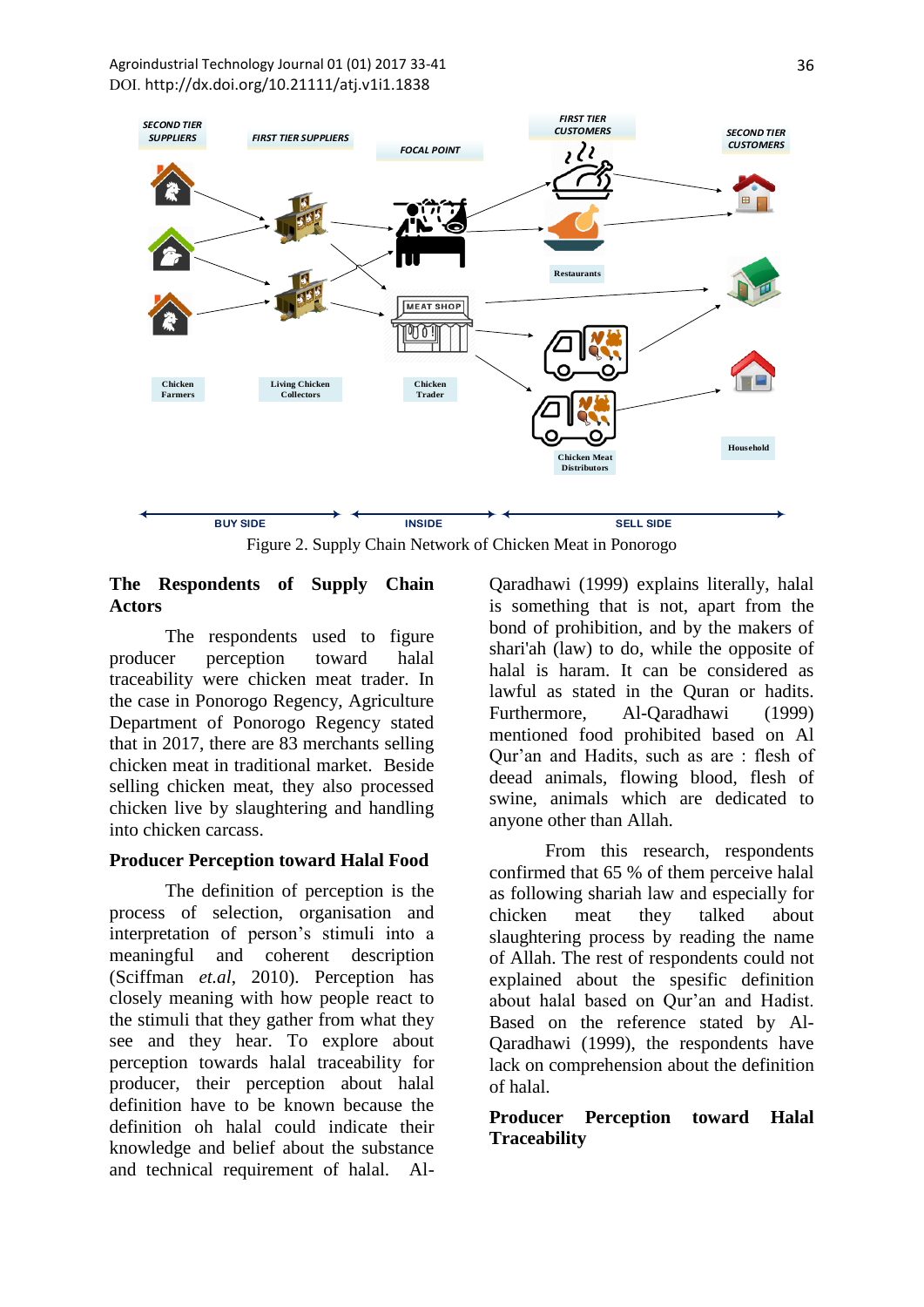Traceability is the ability to track food through all stages of production, processing and distribution (Food Standard Australia New Zealand, 2016). The need for halal product has raised, and it influenced how important halal traceability implemented into food industry today. In Halal food industry perspective, traceability can be used to trace the Halal status of a particular food product at every stage of the supply chain (Zulfakar, 2014). It includes all the information regarding the activities that the Halal food products have went through including activities involved before the production of that particular food product such as origin of the ingredients/animals. In line with those statements, in this research, producers perception toward halal traceability could be measured from some factors : (1) information exposure and (2) record information.

There are some terms used for Indonesian government to provoke people consuming good quality of chicken meat, including : Safe, health, wholesome, and halal (Public Health Directorate, 2017). Those policy mentioned that chicken meat consumed by citizens have these requirements :

- Safe : does not contain biological, chemical and phisical harmful material that causes food-borne illness.
- Health : contain materials needed for health
- Wholesome : does not mixed with other compound from the same animal or compound from oyher animal
- Halal : cut and handled based on shariah (islamic) laws.

As Ratanamaneichat *et.al* (2013) stated that Halal issues also have required safety and quality assurance. It means the product must be up to the standards, which include hygiene, safety and served in a proper manner, and of quality for everybody. Therefore, In order to provide good and competitive quality management in food industry, this research also used four standard aboout good quality chicken meat that Indonesian Government fixed. This research resulted that information exposure about safe, health, wholesome, and halal to the producers is low because most of them (88 %) did not know about quality requirement to produce good quality chicken meat as Safe, health, wholesome, and halal.

Furthermore, this research resulted that 94% of respondents did not record information about product needed for consumer to assure product quality. It could be caused by the lack of public awareness about how to provide chicken meat with good quality and also low of socialisation from local government about the policy.

# **Producers Intention toward Halal Traceability**

The posibility to implement halal traceability on chicken meat supply chain, that is important to know producers inttntion toward halal traceability. The intention was measured by :

- (1) Willingness to implement the terms "Safe, health, wholesome, and halal"
- (2) Willingness to assure chicken meat fullfil "Safe, health, wholesome, and halal"
- (3) Willingness to give information about product and process to customer
- (4) Willingness to record information about product and process

Measurement for intention used five scales 1 to 5 with the lowest score described unwillingness and the highest score shown willingness. Respondents give assesment about how much they will implement the aplication of traceability into their activities. The result shown in Figure 3.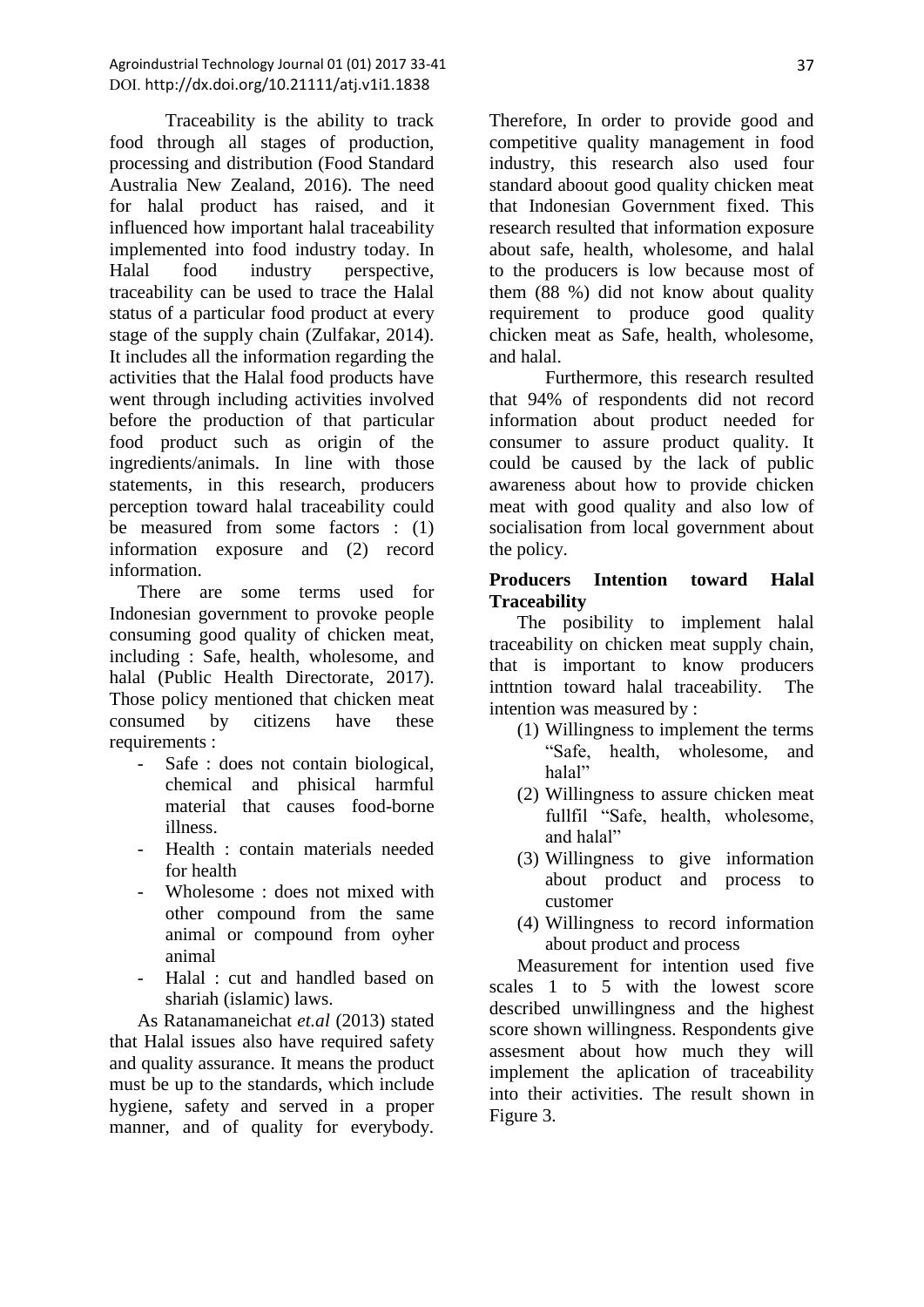

Figure 3. Results of Producer's Intention for Implementing Traceability

From this research, it was found that producers had a high willingness to implement and assure the requirement about "Safe, Health, Wholesome, and Halal" to the product but they resisted to record every information about the product they produced and sold. The respondents also intend to give information about process and product to consumer.

## **Consumer Perception towards Halal Traceability The Respondents of Consumers**

The characteristics of the sample respondents in Ponorogo Region can be described from education background, gender, income and food expenditure. All of the respondents were Moslem. There was a relatively balance between male (52%) and female (48%) buyers. The buyers were well-educated that showed from the percentage of education background in high school and above were more than a half. Respondent who have islamic education background were also numerous. This factor can influence consumer's decision making while buying chicken meat and their perception about halal food. The intention to purchase halallabeled products of consumers with Islamic educational background is higher than consumers with general education background because their level of religious knowledge is higher (Aisyah, 2016). In other words, the higher the consumers' religious behavior, the higher the intention to purchase halal-labeled products. Mostly respondents were considerably low-income buyers according to the regional minimum wage rate, with spending on food taken about 50% of their income.

# **Consumer Perception towards Halal Food**

Consumers will evaluate what they give and what they get in their subjective perception when they are buying a product/service (Zeithaml, 1988). Consumers' perceived quality of the product determines their behavior in buying the product. Halal is one of component of the product quality. Different perception towards halal can influence their behavior while buying halal products.

Research from Said *et.al* (2014) resulted that the factors that could influence consumers' perception towards Malaysia Halal food products were knowledge, trust and religiosity. It also showed that the consumers' perception and their level of knowledge and religiosity differed. In line with a research in Indonesia considerably Muslim majority, there were some different knowledge about halal concept (Ismoyowati, 2015). Respondents explained the concept as related with Islamic shariah, without haram content, and moreover they mentioned about halal ingredients and processes. In this research, it was found that consumer relatively have same knowledge about the difinition of halal. According to their opinion, halal is something allowed by Shari'a law. This corresponds with Quranic term used to indicate what is lawful or permitted. The factors that make consumers trust for halal status of the products, half of the respondents explained about the closeness and trusts with usual or subscribed seller. They believed that seller generally knew about how to slaughter according to shari'a law. Some 40% of the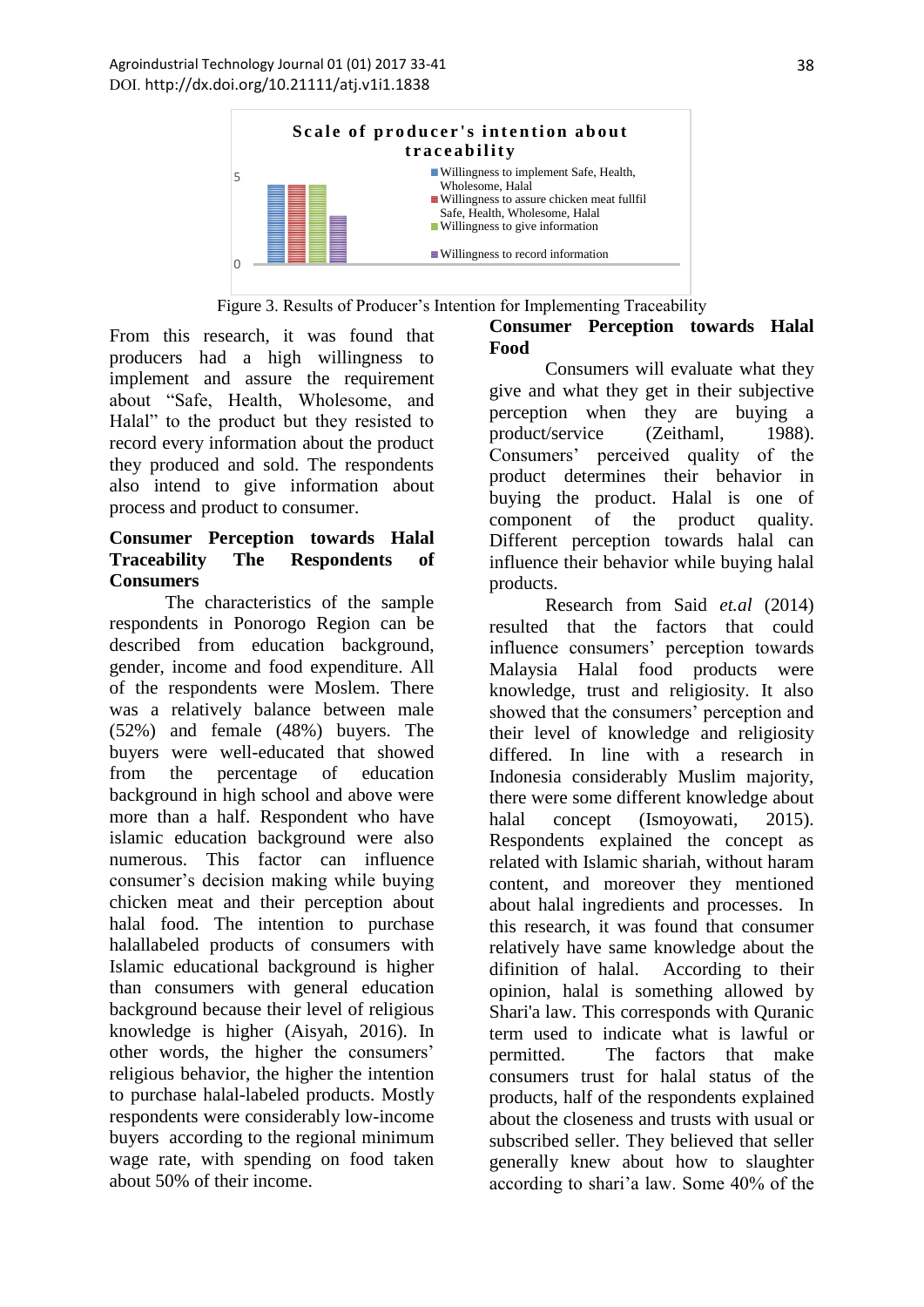respondents related it with quality and texture of carcass. Furthermore, some of them stated that halal label was an important factor. From their opinion, it can be concluded that most of respondents have sufficient knowledge about halal related with islamic law and definiton but lack of awareness how to assure and verify the validity of halal claim from seller.

## **Consumer Perception towards Halal Traceability in Chicken Meat Traceability**

Lack of halal certified chicken meat products in Ponorogo District makes consumers have difficulties in validiting the status of halal products. This is not only a problem but also a chance to apply halal traceability in chicken meat supply chain. Reference [14] also stated that halal is a credence attribute of food similar to organic food, humanely treated animal products and environmentally sustainable products as it cannot be easily evaluated or ascertained by the consumer. Halal traceability is important to facilitate customers how to check the halal status of a product and at the same time to track the quality of chicken meat. In this research, halal traceability was perceived by respondents in four aspects : awareness for product information, perception on product information, perception on product quality, and awareness for product information search. Consumer awareness for product information was measured by some parameter, there were awareness about :

- (1) location of slaughtering
- (2) person who slaughtered
- (3) when the chicken to be slaughtered
- (4) how to slaughter the chicken, information on product
- (5) when transported, separated from non-halal foods
- (6) halal certificate of product

Most of the respondents were aware about product information that showed from the result. All parameters were assessed agree by more than 50% of respondents. In previous discussion, almost respondents have a right knowledge about halal concept. This could be related with their awareness about availability and completeness of product information. This finding is inline with statement of Poniman *et.al* (2015) that food labels must include details for accuracy of labelling information, complete information regarding source ingredients and Halal.

Second aspect is consumer perception on product information that explained in five statement and then judged by respondents in agreement or disagreement. The statements were about :

- (1) availability of chicken meat products information could reduce consumer doubt about food safety
- (2) willingness of seller to show halal certificate of their product
- (3) ability to understand with product information on the market
- (4) willingness of consumer to consider with product information on the market
- (5) conformity of consumers' information needs with information on the market

This research found that some 73% of respondents perceived that chicken meat product information on the market could reduce their doubt about food safety. More than a half respondent agreed about few seller in the market will show product information to consumer. Chicken products information that available on the market was also difficut to understand for allmost respondents. Because of the limited product informations, most of the respondent would not consider about those informations. It could be concluded that awareness from consumer about food safety could be increased from display of product information that was clear and detailed. Lack of a transparency of product information could cause consumers confused and didn't consider about that.

Third aspect of halal traceability judgement is consumer perception on product quality. There were some parameter :

(1) quality of chicken meat that sold in modern or tradisional retailer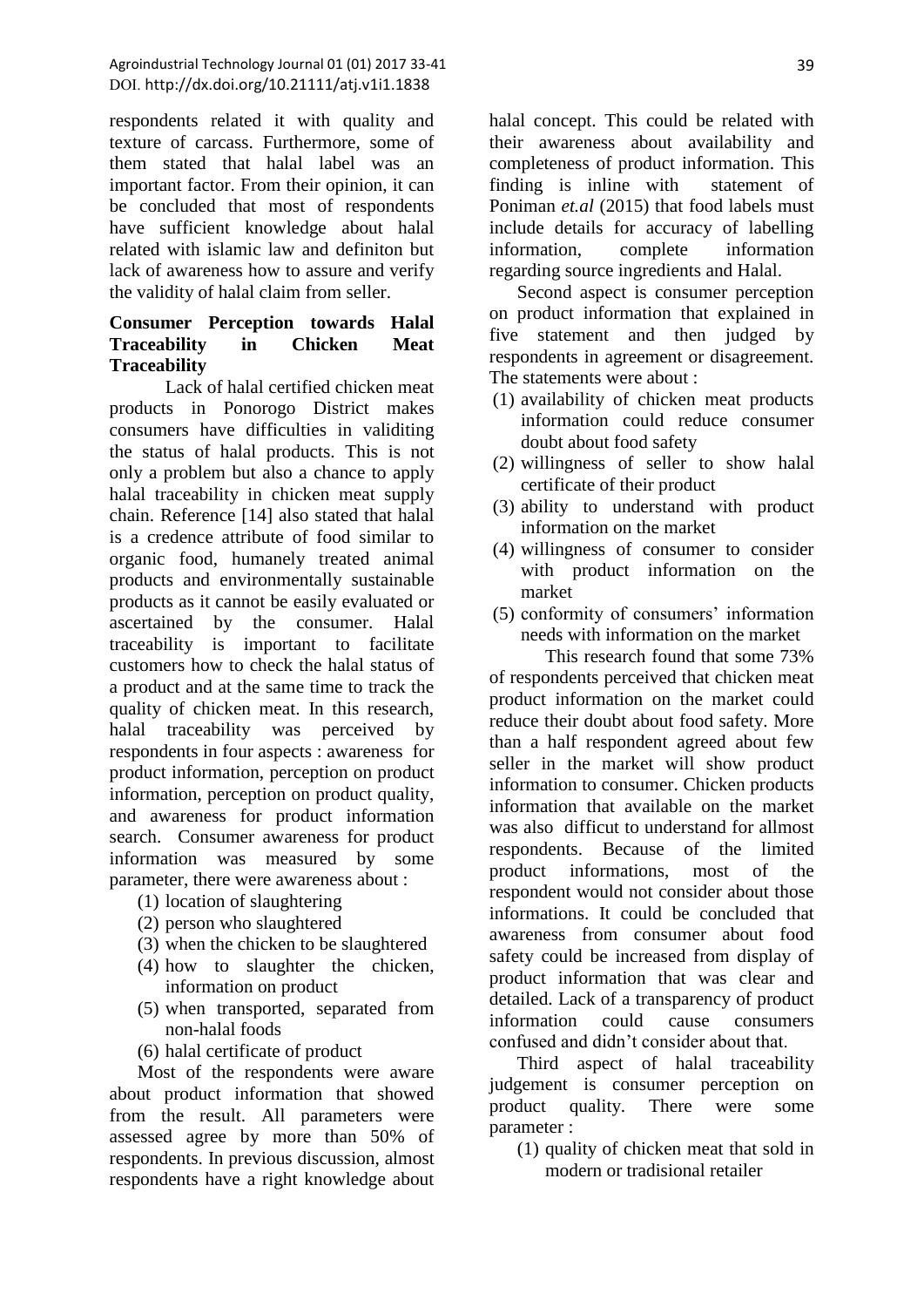- (2) convenient to buy chicken meat at a supermarket to the provision of halal status of products
- (3) consumer references related with merchants selling a legal halal chicken meat status
- (4) consumer references related with merchants selling chicken meat having good quality

Some 53% of respondents though that there was different quality between chicken meat sold in modern retailer and traditional retailer. Some 93% of respondents felt more convenient to buy chicken meat at a supermarket to the provision of halal status of products. Most of the respondents didn't ask for references while considering who seller sold chicken meat with good quality. Some 43% of respondents need references related with merchants selling chicken meat having good quality. There were more respondents that had references to decide merchants who selling chicken meat with good quality than selling product with legal halal status. It could be related with lack of their awareness about how to assure halal claim from seller in previous discussion.

The last is consumer awareness for product information search. There were some parameter :

- (1) need for information about chicken meat products
- (2) news booming regarding the sale of "ayam tiren"(chicken that died without slaughtered), "ayam suntik" (injecting carcass for increasing mass), formalin added, etc could encourage consumer to seek halal information of the chicken meat.
- (3) willingness to use product information available on the market for making choice of purchase Information about chicken meat product were very needed by some 80% of respondents.

There were some issues related with food safety and halal status of chicken meat in Indonesia, among others were "ayam tiren"(chicken that died without slaughtered), "ayam suntik" (injecting carcass for increasing mass) and formalin added. This research found that this news influence consumers to search for information about product. Most of respondents also had much willingness to use product information available on the market for making choice of purchase.

# **CONCLUSION AND RECOMMENDATION**

The commodity of chicken meat in Ponorogo has been implemented supply chain network. Focal point of this network is chicken meat trader as the center with supplier and customer or it can be defined as manufacturer which produce fresh chicken meat by slaughtering and handling from chicken live in most traditional market in Ponorogo.

Perception of producers toward halal food that they had lack on comprehension about the definition of halal. The knowledge of chicken trader on the 'Safe, Health, Wholesome and Halal' status of chicken meat is also still low. respondents did not record information about product needed for consumer to assure product quality. It could be caused by the lack of public awareness about how to provide chicken meat with good quality and also low of socialisation from local government about the requirement of good chicken meat quality. In the other hand, producers had a high willingness to implement and assure the requirement about "Safe, Health, Wholesome, and Halal" to the product but they resisted to record every information about the product they produced and sold. The respondents also intend to give information about process and product to consumer.

With characteristics of respondents in Ponorogo which most of them have islamic education background, respondents have sufficient knowledge about halal concept, but lack of awareness how to assure and verify the validity of halal claim